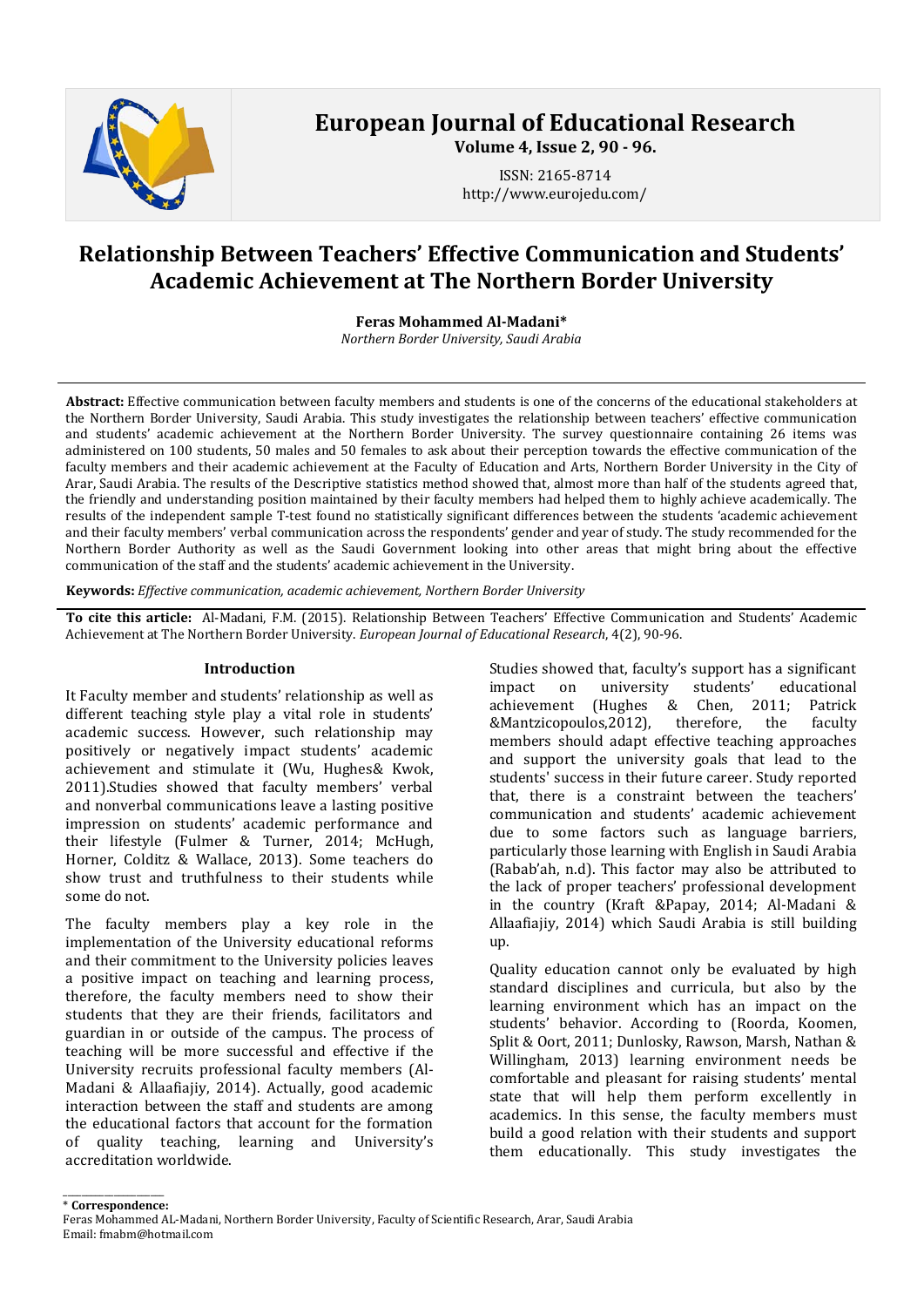relationship between the teachers' effective communication and the students' academic achievement at the Northern Border University, Kingdom of Saudi Arabia. The following research questions are posed to investigate this study.

## **Theoretical Background**

The role of the teacher with his students for the success of the educational process is one of the most important roles that contribute to the success of the educational Alhlumblyh in the classroom, "as his role in influencing the motivation of pupils from things known (Christophel & Gorham, 1995). The teacher bearing the brunt in finding ways and means to stimulate the motivation of pupils to learn and increase educational attainment has, where he plays a big role to form a relationship between the pupil. "or in terms of their role in promoting the motivation of achievement, intervention for immediate teacher in classroom situations has to do with motivation collection (Urban Orpen, 1994) "," The absence of warmth to the teacher and the weakness of skill in the presentation of scientific material is often a source of inhibition of motivation among students (Gorham and Millett Groham & Millette, 1997) ".

In a study carried out by Gorham and Christophel (1992) on Gaanh of students estimated 308 students found that 61% of them attributing motivation to personal status or personal behavior, and 20% to the behavior of the teacher, and 19% to the lesson design and the situation that arises where. In the same study and sample answers when the analysis with respect to the inhibitory factors of motivation, it turns out that 37% of respondents attribute motivation to teaching method, and 34% to the behavior of teachers and 29% to personal factors.

Many studies have made clear that the reasons for students from schools leak and not complete their academic levels due to the weakness of the relationship between them and their teachers.

The motivation of the achievement of the students were able student to accomplish difficult tasks and is motivated to be completed successfully and unique, where it can be for us to note that the differences that among students between them in the solution and the completion of a task, where accomplished varies from student to another according to his desire for collection and delivery that task.

According to the theory of expectation that address the problem of motivation where explain motivation through expectations of work and the exchange of energy and this happens only when the learner believes that his work will improve its performance and that performance will be appreciated by others and that the yield will be what is really wanted. Consequently, this theory focuses on mental processes in motivation and emphasizes the goal of mastery learning is linked to adapt motivation and modify such effort, and the search for tasks in which the type of challenge, the face of difficulties, and attribute success to effort and not to an external source (Ames and Archer Ames & Archer, 1988; Heckhausen, 1991).

In order to achieve this goal teachers based on four sources of motivation (1) taking into account the student's interest. (2) be distinct homework and the type of challenge. (3) that the subject matter related to the student and his environment. (4) the student's ability to control his feelings and his ability to accomplish the tasks entrusted to him.

#### **Literature Review**

In a study (Nolen & Nicholls, 1994) included 178 teachers from playful primary where shown that teachers are well aware of the importance and vitality of the ways in which researchers believe they contribute to the students interact with the material School of Interior and motivation, and that the teachers adopt the most appropriate ways to enhance the motivation of their pupils.

In a study conducted by Skinner and Belmont (1993) to 144 students from the third grade until the fifth grade of primary school teachers and 14 teacher's turned out that the children who do not have the opportunity to obtain employment of their behavior is not encouraging or weakened motivation for responses by their teachers.

In another study carried out by Thibert and Thierry (1998), and was attended by 87 students and pupils and six teachers it turned out a similarity between the motivation of both males and females in cheerful primary as expressed by the students and teachers.

In a study by Chiu (1997) included 2063 students from kindergarten through sixth grade, where 30 teachers assessed the driving achievement among students The results showed that women who received the best male by their teachers in the evaluation of achievement motivation.

Newby study (1991), where the reach in his study, which included 30 teachers from first grade and their pupils to the existence of a substantial relationship between motivation strategies used by the teacher, such as attention attentively and focus the learner and connecting material needs of pupils and confidencebuilding and the use of reward and punishment on the one hand, and the behavior of the pupils in terms of the performance of their interest in school work or school tasks on the other hand.

According to Dev study (1997) that the participation of the student in the educational process, the positive to his questions and to respond, praise and praise, and encourage diligent learning, and provide stimuli that create a bit of a challenge for the learner, and evaluating student work, all of the methods that will enhance the self-motivation of primary school students and secondary even with students who have difficulties or learning disabilities.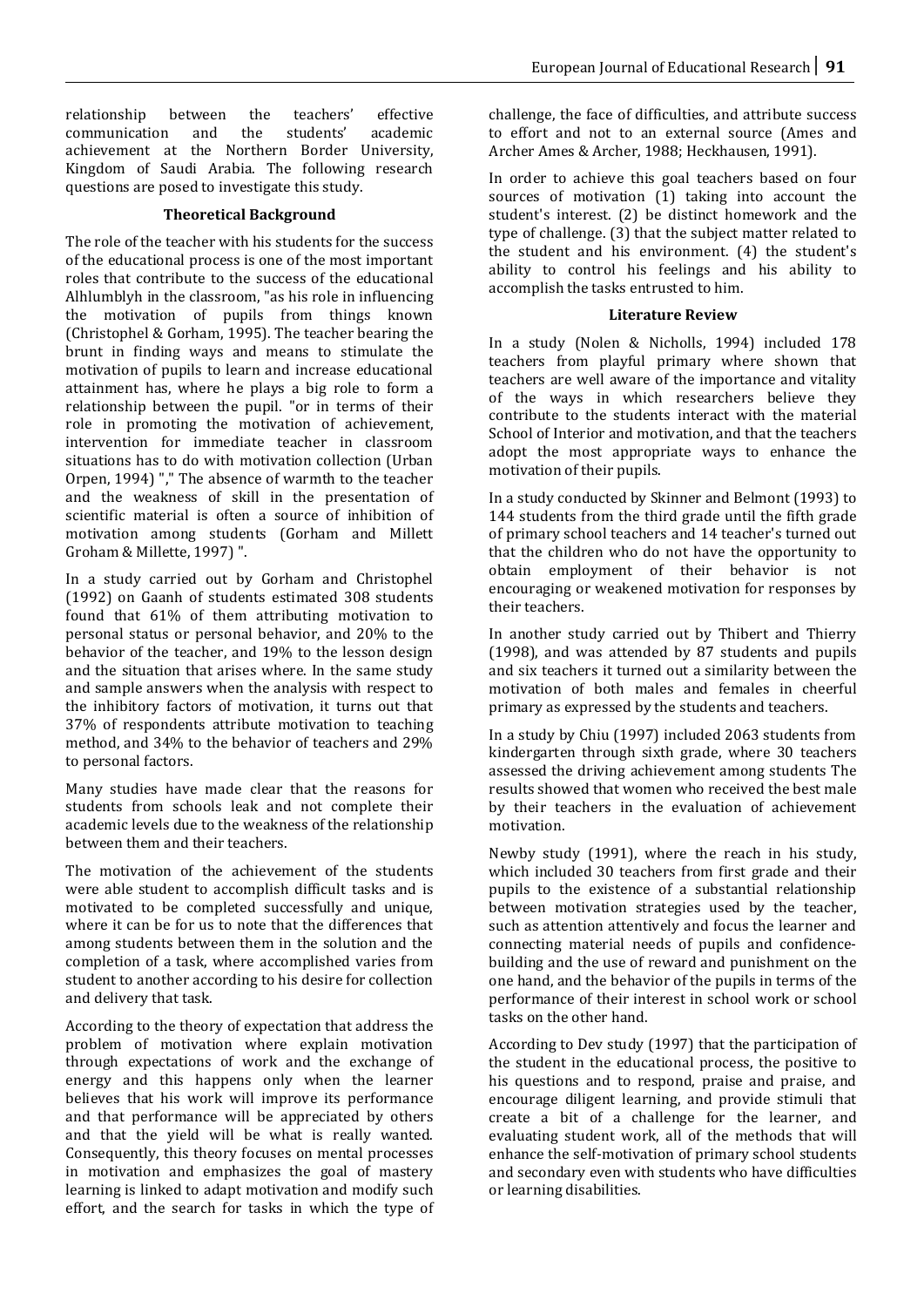#### **Methodology**

#### *Research Objective*

The aim of this study is to investigate the relationship between faculty members' effective communication and their students' academic achievement at the Northern Border University, Saudi Arabia.

## *Data Collection*

The researchers used the Questionnaire to collect data for the this study was designed where search and selection clauses are an essential tool depending on a range of relevant sources where the subject consisted final form on 26 questions all revolve around themes. Alhy answers questions and study. Where the study was applied to 100 students as a sample for the study from the University of the northern border and the total number of nearly 10,000 students. Researchers have distributed randomly on the study population and then were collected questionnaires and unloading data and the work of statistical analysis of the results.

## *Study Tool Validity and reliability*

Was built study tool based on the findings of previous studies, which specializes in the same subject of the study which demonstrates the sincerity and folds study tool, was used as a way sincerity arbitrators where the tool was presented to the group of arbitrators majoring in educational psychology in specialty teaching methods and special education from the University of Northern Border , where they were asked to express an opinion on the study tool and its clauses and questions, it has been installed or modified based on the ferries to the consensus of the arbitrators.

## *Research Questions*

1. What is the relationship between teachers' effective communication and students' academic achievement at the Northern Border University?

2. Is there a statistically significant difference between teachers' effective communication and students' academic achievement at the Northern Border University due to the gender (male, female)?

3. Is there a statistically significant difference between teachers' effective communication and students' academic achievement at the Northern Border University attributed to the differences in students 'level of study (first year, second year, third year, and fourth year)?

4. What recommendation should be proposed for the teachers' role of effective communication and the students' academic achievement at the Northern Border University?

#### *Method and Procedure*

This study is a pure quantitative. The survey questionnaire consisted of 26 items were worded for this study. The devised research tool was administered on 100 students at the Faculty of Education and Arts, in the Northern Border University. The samples were 50 male and 50 female students. The students were across four years of study namely; first year, second year, third year, fourth year. The data was run using descriptive statistics and independent sample T-test. The five-point Likert scale used was reversed as follows  $(1)$  strongly agree,  $(2)$  agree,  $(3)$  neutral,  $(4)$ disagree, and (5) strongly disagree. SPSS version 17 was used for analyzing the garnered data.

#### **Results and Discussion**

In order to answer the first research question that goes thus:

What is the relationship between teachers' effective communication and students' academic achievement at the Northern Border University?

| <b>Question</b>                                  | <b>Strongly</b> | Agree | <b>Natural</b> | <b>Disagree</b> | <b>Strongly</b><br><b>Disagree</b> | Mean | <b>SD</b> | <b>Degree</b> |
|--------------------------------------------------|-----------------|-------|----------------|-----------------|------------------------------------|------|-----------|---------------|
|                                                  | agree<br>5      | 4     | 3              | 2               |                                    |      |           |               |
| My lecturer treats as his own son                | 50%             | 20%   | 15%            | 10%             | 5%                                 | 4.0  | 1.2       | High          |
| My lecturer treats me well                       | 60%             | 25%   | 10%            | 5%              | ----                               | 4.3  | 0.9       | High          |
| My lecturer makes me achieve the success         | 50%             | 15%   | 15%            | 10%             | 10%                                | 4.0  | 1.1       | High          |
| My lecturer allows me to ask different questions | 55%             | 15%   | 17%            | 13%             | $\cdots$                           | 4.0  | 1.1       | High          |
| My lecturer always listen to my questions        | 45%             | 25%   | 10%            | 10%             | 10%                                | 4.0  | 1.1       | High          |
| My lecturer gives me enough time to think        | 40%             | 20%   | 15%            | 15%             | 10%                                | 3.9  | 1.2       | High          |
| My lecturer always challenges my thought to      | 35%             | 25%   | 15%            | 15%             | 10%                                | 3.9  | 1.4       | High          |
| help me creatively and critically                |                 |       |                |                 |                                    |      |           |               |
| My lecturer allows me to discuss and dialogue    | 30%             | 30%   | 10%            | 15%             | 15%                                | 3.9  | 1.2       | High          |
| with him                                         |                 |       |                |                 |                                    |      |           |               |
| My lecturer helps me learn different ways and    | 50%             | 15%   | 10%            | 15%             | 10%                                | 4.0  | 1.1       | High          |
| method                                           |                 |       |                |                 |                                    |      |           |               |
| My lecturer always motivates me to learn         | 45%             | 15%   | 10%            | 15%             | 15%                                | 3.9  | $1.1\,$   | High          |
| My lecturer builds confidence in me              | 30%             | 35%   | 15%            | 10%             | 10%                                | 4.0  | 1.2       | High          |
| My lecturer explains his courses well which help | 40%             | 20%   | 15%            | 15%             | 10%                                | 4.16 | 1.02      | High          |
| me get good grades                               |                 |       |                |                 |                                    |      |           |               |
| My lecturer encourages me to do my work          | 30%             | 25%   | 20%            | 15%             | 10%                                | 3.85 | 1.89      | High          |
| independently                                    |                 |       |                |                 |                                    |      |           |               |
| lecturer<br>Mv<br>work<br>encourages<br>to<br>me | 50%             | 20%   | 10%            | 15%             | 5%                                 | 4.0  | 0.9       | High          |
| collaboratively                                  |                 |       |                |                 |                                    |      |           |               |
| My lecturer helps me master listening skill      | 40%             | 20%   | 15%            | 10%             | 15%                                | 4.1  | 1.1       | High          |
|                                                  |                 |       |                |                 |                                    |      |           |               |

#### Table 1. Breakdown of the respondents' agreement to the question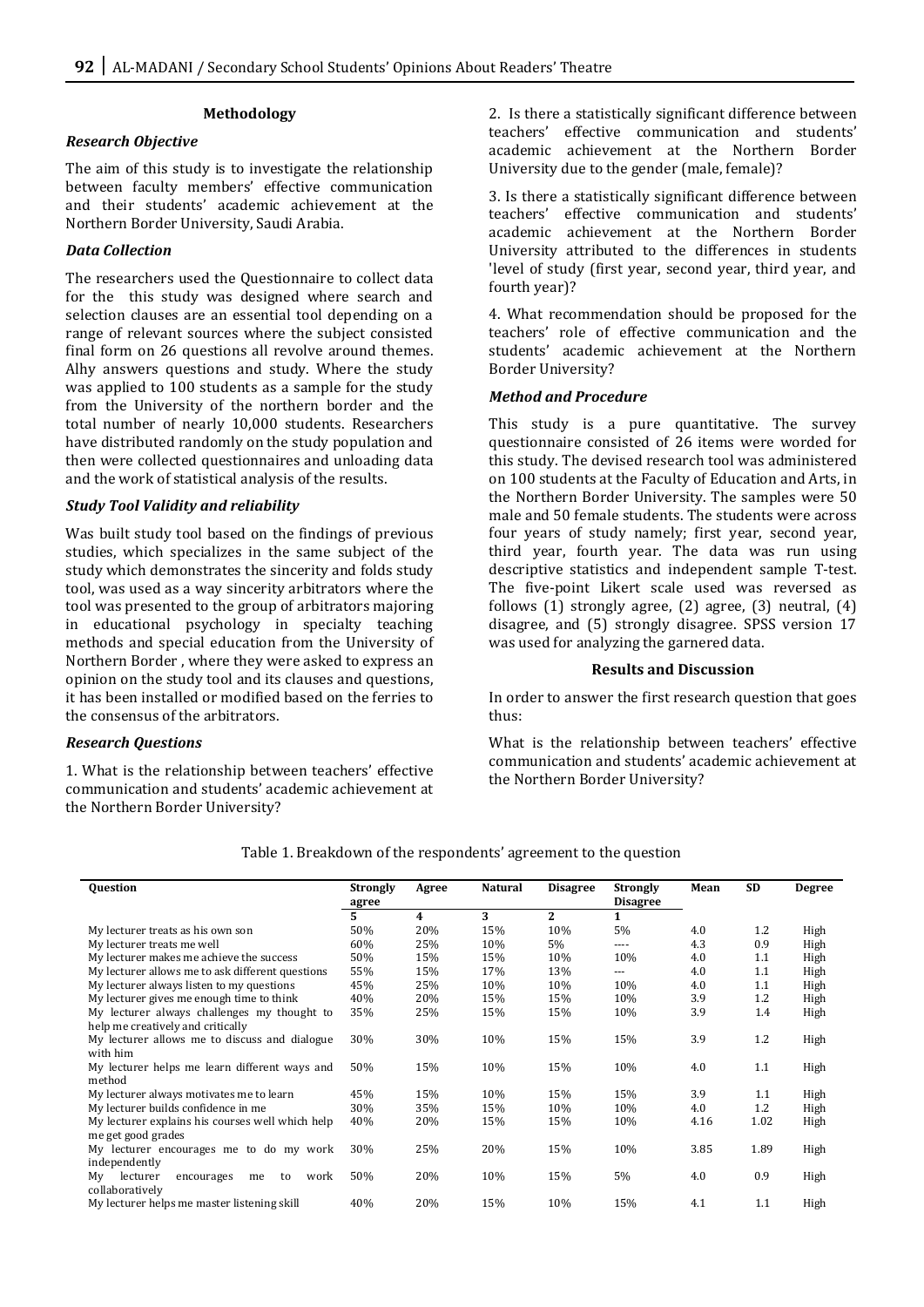|  | Table 1. Continued |
|--|--------------------|
|  |                    |

| <b>Question</b>                                      | <b>Strongly</b><br>agree | Agree | <b>Natural</b> | <b>Disagree</b> | <b>Strongly</b><br><b>Disagree</b> | Mean | <b>SD</b> | <b>Degree</b> |
|------------------------------------------------------|--------------------------|-------|----------------|-----------------|------------------------------------|------|-----------|---------------|
|                                                      | 5                        | 4     | 3              | 2               |                                    |      |           |               |
| helps<br>Mv<br>lecturer<br>classroom<br>me<br>master | 45%                      | 25%   | 15%            | 10%             | 5%                                 | 3.9  | 1.2       | High          |
| discussion skill                                     |                          |       |                |                 |                                    |      |           |               |
| My lecturer helps me master how to solicit for       | 50%                      | 20%   | 10%            | 15%             | 5%                                 | 4.16 | 1.02      | High          |
| learning information                                 |                          |       |                |                 |                                    |      |           |               |
| My lecturer encourages me to speak                   | 40%                      | 25%   | 20%            | 10%             | 5%                                 | 4.0  | 1.2       | High          |
| My lecturer shows me skill of questioning            | 35%                      | 30%   | 15%            | 15%             | 5%                                 | 4.06 | 1.03      | High          |
| My lecturer helps me resolve my school related       | 40%                      | 20%   | 15%            | 15%             | 10%                                | 4.02 | 1.22      | High          |
| problems                                             |                          |       |                |                 |                                    |      |           |               |
| My lecturer is patient with me                       | 35%                      | 15%   | 20%            | 20%             | 10%                                | 4.0  | 1.1       | High          |
| My lecturer shows me how to do academic              | 30%                      | 25%   | 25%            | 10%             | 10%                                | 4.2  | 1.0       | High          |
| research                                             |                          |       |                |                 |                                    |      |           |               |
| My lecturer re-explain subject he teaches again      | 40%                      | 35%   | 15%            | 10%             |                                    | 3.45 | 1.43      | High          |
| and again                                            |                          |       |                |                 |                                    |      |           |               |
| My lecturer treats all students equally              | 30%                      | 20%   | 15%            | 15%             | 20%                                | 3.9  | 1.1       | High          |
| My lecturer smiles with all students                 | 40%                      | 25%   | 15%            | 10%             | 10%                                | 4.0  | 1.1       | High          |
| My lecturer always greet all students whenever       | 35%                      | 30%   | 10%            | 15%             | 10%                                | 4.3  | 1.1       | Very          |
| he enters the classroom                              |                          |       |                |                 |                                    |      |           | High          |
| Average                                              |                          |       |                |                 |                                    | 4.0  | 1.55      | High          |

Table 1 shows that almost all the students shows agreed that their lecturers treat them like their sons (M  $= 4$ ; SD = 1.2). In the same vein, majority of the students agreed that, their lecturers at the Northern Border University treat them well  $(M = 4.3; SD = 0.9)$ . According to the third question asked, majority of the students also responded satisfactorily to the question saying that their lecturers helps them achieve their success either in exam or learning (M=4; SD=1.1). In the fourth place, all the students also said that their lecturers allow them to ask different questions (M=4; SD=1.1). With regard to the fifth question, majority of the students said that their lecturers always listen to their questions (M=4;SD=1.1). Additionally, in the sixth question asked in the research instrument, more than half of the respondents agreed that their lecturers give them enough time to think to the learning or questions they ask (M= 3.9; SD=1.2). Similarly, more than two third of the students agreed to the question seven of that their lecturers always challenge their thoughts to help them think critically and creatively (M=3.9; SD=1.4). With regard to question eight, the majority of the students also said that their lecturers allow them to discuss and dialogue with them (M=3.9; SD 1.2). Furthermore, in the question nine, the majority of the students agreed that their lecturers help them learn different methods (M=4; SD=1.1). Also, with regard to question ten, the majority of the students said their lecturers motivate them to learning (M=3.9; SD= 1.1). Moreover, the majority of the students agreed to the question eleven asked  $(M=4; SD = 1.2)$ . With regard to question twelve, the majority of the students agreed that their lecturers explain the courses they teach very well so as to help their students get high marks (M= 4.16; SD = 1.02). Interestingly, in respect to the question thirteen, majority of the students agreed that their lecturers encourage them to work independently  $(M=3.85; SD = 1.89)$ . In the same sense, with regard to the question fourteen, majority of the students agreed that their lecturers help them to work collaboratively (M=4; SD=0.9). Also, in accordance with the question fifteen, majority of the students agreed that their lecturers help them master the listening skill (M=4.1;

SD= 1.1). According to question sixteen, majority of the students agreed that their help them master classroom discussion skill (M=3.9; SD=1.2). In the same line, with regard to the question seventeen, majority of the students agreed that their lecturers assist them master the way for soliciting for learning information (M=4.16; SD= 1.02). With regard to the question eighteen, majority of the students said their lecturers encourage them in speaking skills (M=4; SD=1.2). In accordance with the question nineteen, majority of the students agreed that their lecturers assist them in questioning skills (M= 4.06; SD=1.03). Also in question twenty, majority of the students agreed that their lecturers help them find solutions to their school related problems ( $M=4.02$ ; SD = 1.22). With regard to question twenty one, majority of the students agreed that their lecturers are always with them  $(M= 4; SD = 1.1)$ . Likewise, in the question twenty two, majority of the students agreed that their lecturers show them how to conduct academic research ( $M= 4.2$ ; SD = 1). Equally, with regard to question twenty three, majority of the students said that their lecturers always re-explain the subject they teach them again and again  $(M = 3.45; SD)$ =1.43). Like above, in the instrument question twenty four, majority of the students agreed that their lecturers always treat all the students equally (M=3.9;  $SD = 1.1$ ). Also, with the instrument question twenty five, majority of the students agreed that their lecturers did not frown with any students regardless their color and race ( $M = 4$ ; SD = 1.1). Consequently, with the instrument question twenty six, majority of the students agreed that their lecturers do greet all students whenever he enters into the classroom  $(M=4.3; SD = 1.1).$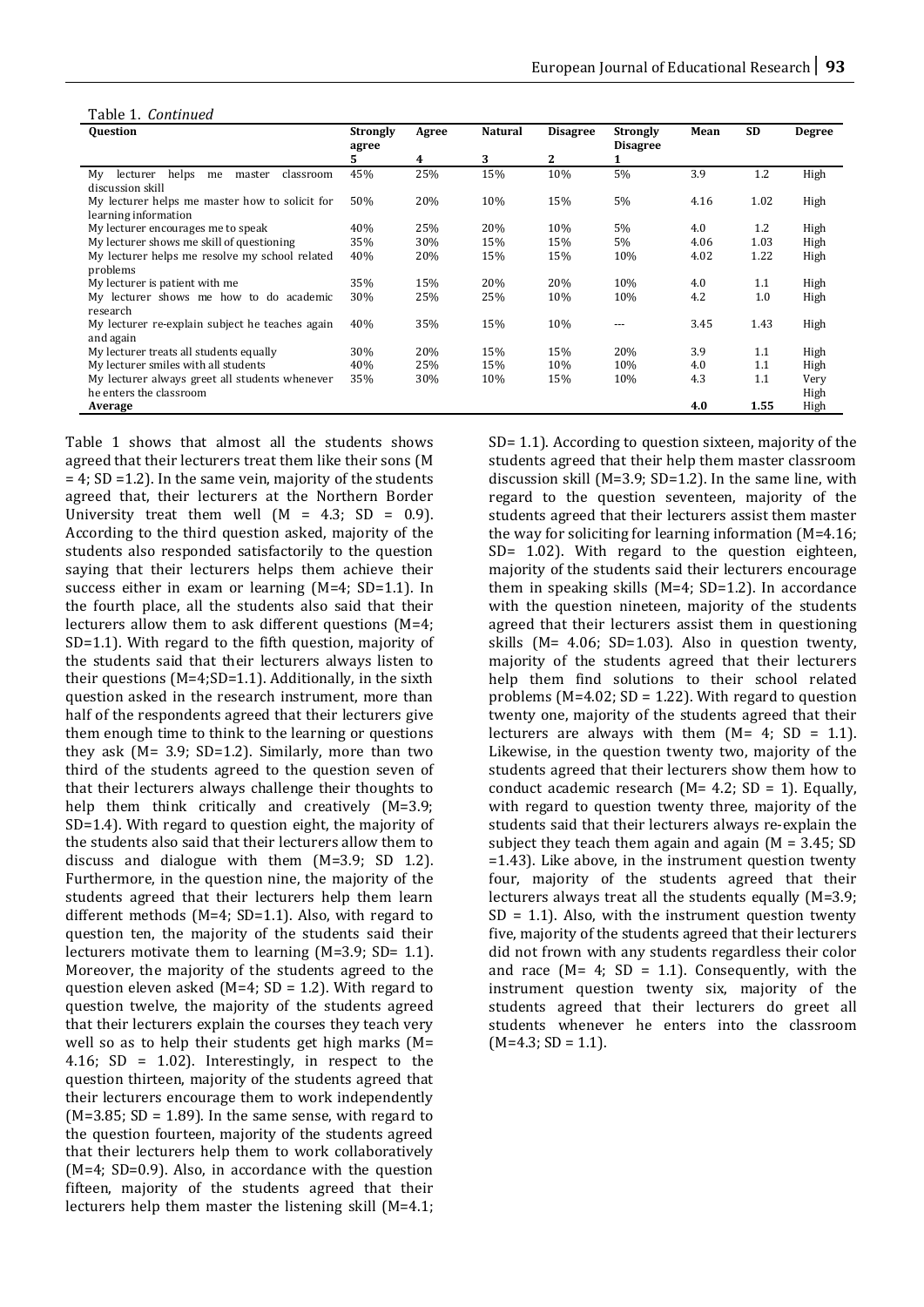



Figure 1. Pie chart of the respondents' gender.

Table 2 and Figure 1 showed that out of the 100 students who participated in the study, 23% were in first year, 20% were in second year, 17% were in fourth year and the majority of them 40% were third year students. Similarly, Table 3 and Figure 2 showed the category of students' response based on the gender.

Table 3. The number of students who participated in

| <b>Students' Level</b> | Percentage | Count |
|------------------------|------------|-------|
| First year             | 23%        | 23    |
| Second year            | 20%        | 20    |
| Third year             | 40%        | 40    |
| Forth year             | 17%        | 17    |
| Total                  | 100%       | 100   |



Figure 2. The number of students who participated in

Table 4. Category of students' rating of their teachers' communication

| Serial | <b>Response Category</b>       | Gender |        |  |
|--------|--------------------------------|--------|--------|--|
|        |                                | Male   | Female |  |
|        | Leading                        |        |        |  |
|        | Helpful/friendly               |        |        |  |
|        | Understanding                  |        |        |  |
|        | Student responsibility/freedom |        |        |  |
|        | Uncertain                      |        |        |  |
|        | Dissatisfied                   |        |        |  |
|        | Admonishing                    |        |        |  |



Figure 3. Students' rating of their teachers' communication with them.

Table 4 and Figure 3 shows that, male and female students are at par in agreeing that, their teachers are a good leader, friendly and helpful to them, understanding people, give their students freedom to express with them, and only few students expressed that they are uncertain, dissatisfied with their teachers relationship, some said the teachers act as admonishers and something strict they do not want to communicate with them during some peak time when they have huge tasks ahead of them to accomplish.

#### **In order to answer the research question two which goes thus:**

Is there a statistically significant difference between teachers' effective communication and students' academic achievement at the Northern Border University due to the gender (male, female)?

| Table 5. Descriptive Statistics |        |    |      |       |          |  |  |
|---------------------------------|--------|----|------|-------|----------|--|--|
|                                 | Group  | N  | Mean | SD    | Std. Err |  |  |
| Gender                          | Male   | 50 | 3.84 | 0.550 | 0.078    |  |  |
|                                 | Female | 50 | 3.82 | 0.552 | 0.102    |  |  |
|                                 |        |    |      |       |          |  |  |

Table 5 shows that the average scores for the (n=50) male students is  $(M = 3.84)$  with a standard deviation of (SD=  $0.550$ ) and the average scores for the  $(n=50)$ female students is (M=3.82) having a standard deviation of  $(SD = 0.552)$ . In order to test for the statistically significant mean difference between the teachers' effective communication and students' academic achievement, the results are shown in Table 5.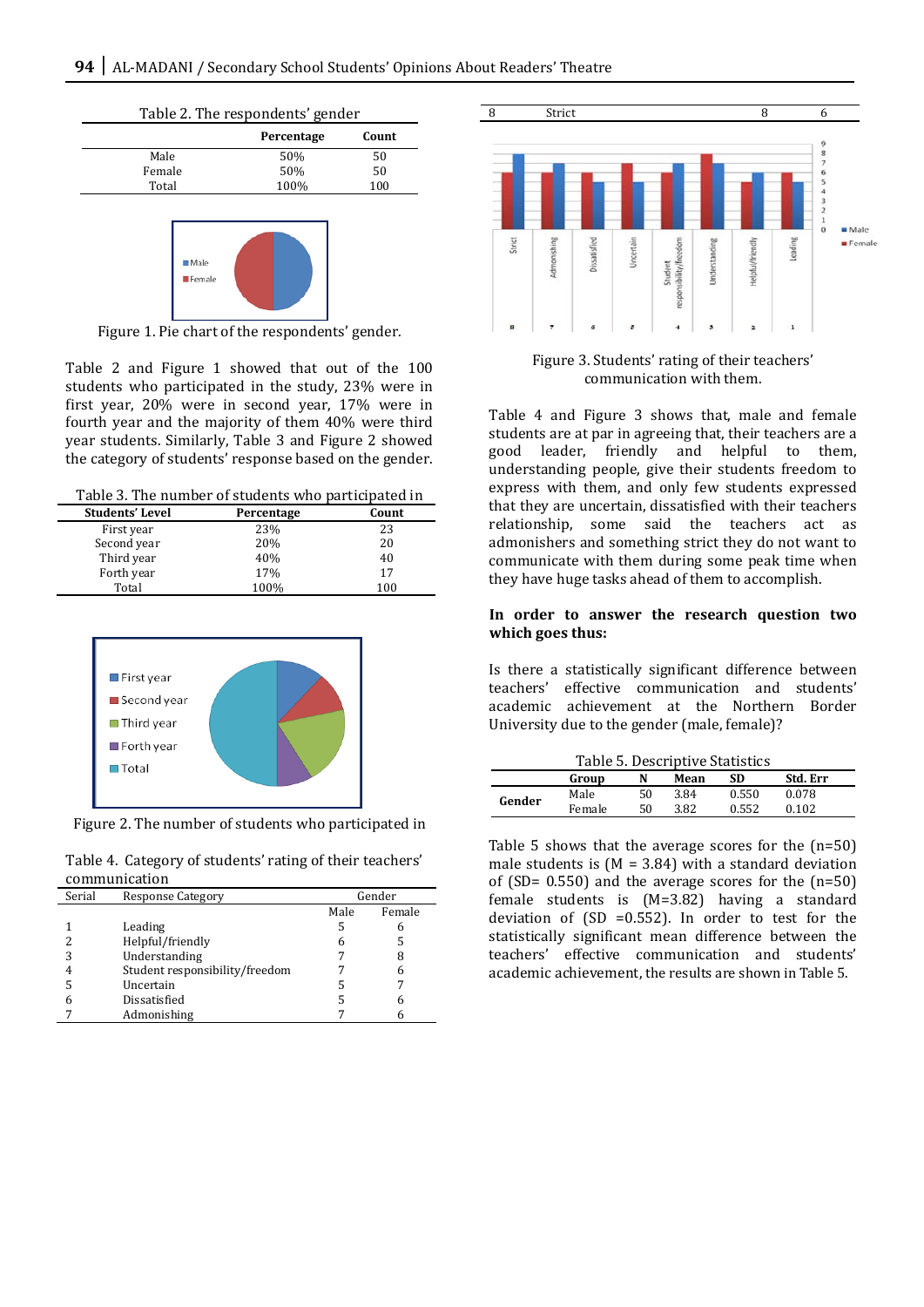| Table 6. Independent Sample T-test |                                |       |      |          |      |                        |                           |                                 |  |
|------------------------------------|--------------------------------|-------|------|----------|------|------------------------|---------------------------|---------------------------------|--|
| <b>Variances</b>                   | Levene's Test for Equality of  |       | Sig. | Т        | Df   | Sig.<br>(2-<br>tailed) | Mean<br><b>Difference</b> | Std.<br><b>Error Difference</b> |  |
|                                    | Equal<br>variances<br>assumed  | 1.508 | .153 | $-0.574$ | .470 | 0.000                  | $-0.073$                  | 0.078                           |  |
| Gender                             | Equal variances not<br>assumed |       |      | $-1.323$ | .470 | 0.000                  | $-0.073$                  | 0.102                           |  |

Table 6 shows that there is no statistically significant<br>difference between the teachers' effective communication and their students' academic communication and their students' academic achievement (M =  $-0.073$ ; p =  $.000$ ) based on the male and female students' perception at the Northern Border University.

## **In order to answer the third research question which runs:**

Is there a statistically significant difference between teachers' effective communication and students' academic achievement at the Northern Border University attributed to the differences in level of study (first year, second year, third year, and fourth year)?

Table 7. Descriptive Statistics for the students' year of study

|       | Group       | Mean  | <b>SD</b> | Percentage |  |
|-------|-------------|-------|-----------|------------|--|
| Level | First year  | 3.898 | 0.854     | 19%        |  |
|       | Second year | 4.064 | 0.759     | 40%        |  |
|       | Third year  | 4.065 | 0.651     | 20%        |  |
|       | Fourth year | 3.994 | 0.867     | 21%        |  |

Table 7 shows that the average scores for the first year students is  $(M = 3.898)$  with a standard deviation of (SD= 0.854), the average scores for the second year students is (M= 4.064) having a standard deviation of  $(SD = 0.651)$ , the average scores for the third year students is (M= 4.065) with (SD=0.651), and the average score for the fourth year students is (M= 3.994) with (SD=0.867). In order to test for the statistically significant mean difference between the teachers' effective communication and students' academic achievement at the Northern Border University attributed to the differences in school academic year, the results are shown in Table 7.

## **For answering research question four that runs:**

What recommendation should be proposed for the teachers' role of effective communication and the students' academic achievement at the Northern Border University?

The study recommends that, special attention should be given to students in making sure that the appropriate resources and specialized curricula are available for them. The study proposes that, scientific symposia should be held to discuss the relationship between teachers and students at the University of Northern Border. Thirdly, there should be a practical guide to promote the concept of relationship between the teachers and students at the University of the Northern Border. Fourthly, teachers and students should be trained in the necessary skills necessary for achieving this concept. However, the study proposes the inclusion of the parents and peers in the success of such relationship as an enabler for the enhancement of this relationship. Consequently, scientific studies should be conducted to help showcase the importance of the students-teachers' relationship in the University.

## **References**

- Al-Madani, F. M. & Allaafiajiy, I. A. (2014). Teachers' professional development on ICT use: A Saudi sustainable development model. Proceeding of the Global Summit on Education GSE 2014 (E- ISBN 978-967-11768-5-6) 4-5 March 2014, Kuala Lumpur, MALAYSIA. Organized by WorldConferences.net.
- Couture, J-C & Murgatroyd, Stephen (2012). Rethinking School Leadership – Creating Great Schools for All Students. Future Think Press / Alberta Teachers' Association. Edmonton.
- Freiler, Christa, et al. (2012). Teaching the Way We Aspire to Teach: Now and in the Future. Canadian Education Association / Canadian Teachers' Federation.
- Dumay, X., Coe, R., and Anumendem, D. (2013) 'Stability over time of different methods of performance'. Effectiveness and School Improvement, vol 25, no 1, pp 65-82.
- Dunlosky, J., Rawson, K. A., Marsh, E. J., Nathan, M. J., & Willingham, D. T. (2013). Improving students' learning with effective learning techniques:<br>Promising directions from cognitive and directions from educational psychology. Psychological Science in the Public Interest, 14(1), 4-58.
- Fulmer, S. M., & Turner, J. C. (2014). The perception and implementation of challenging instruction by middle school teachers: Overcoming pressures from students. The Elementary School Journal, 114(3), 303–326.
- Hughes, J. N., & Chen, Q. (2011). Reciprocal effects of student-teacher and student-peer relatedness: Effects on academic self-efficacy. Journal of Applied